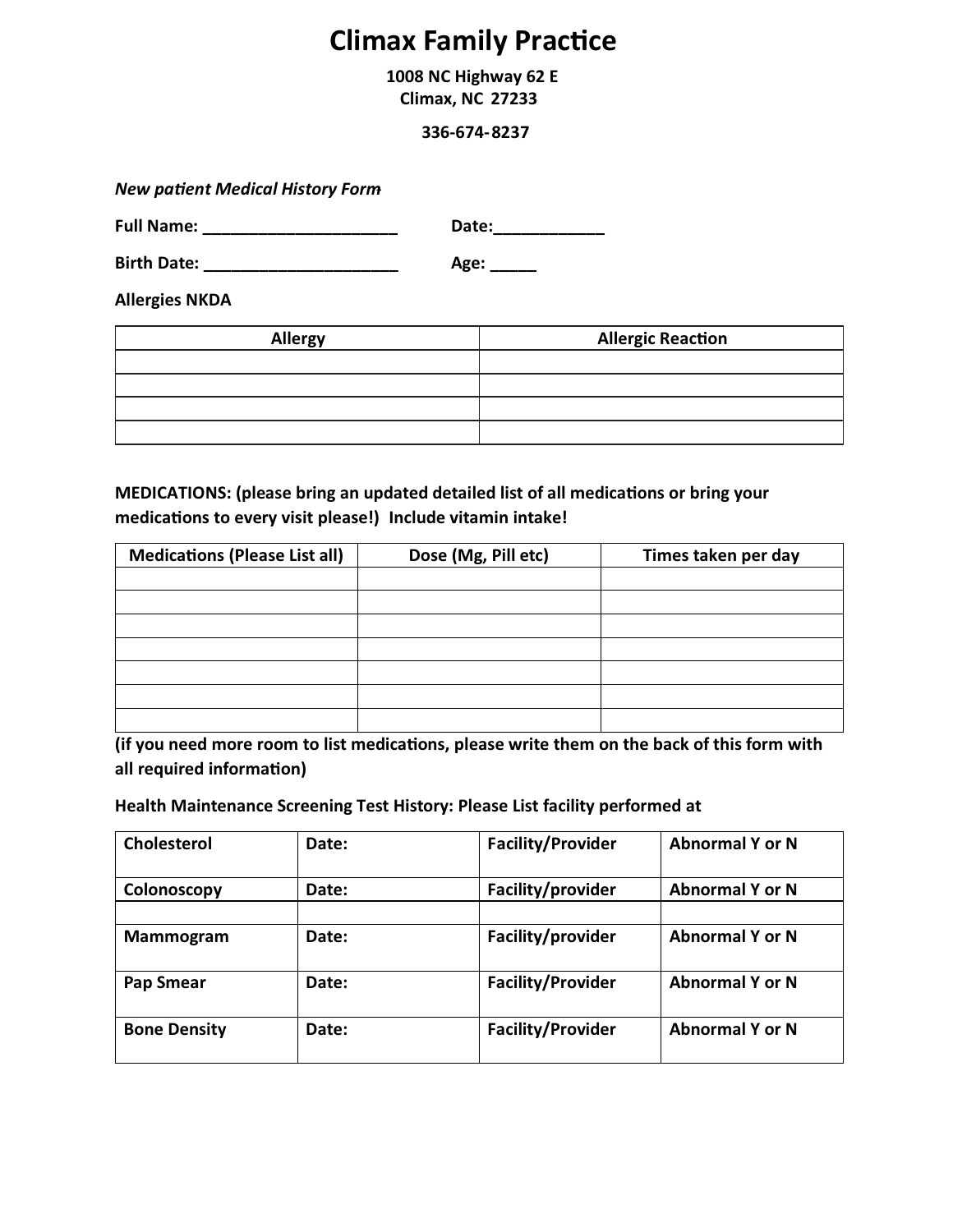**Vaccination History:** 

| Last Tetanus Booster Tdap: |                                          |
|----------------------------|------------------------------------------|
| <b>Last Flu Vaccine:</b>   | <b>Last Zoster Vaccine</b><br>(Shingles) |
| Last Prevnar:              |                                          |
| <b>COVID 19 Vaccine:</b>   |                                          |

### **Personal Medical History: This is YOUR health!**

| Disease/Condition          | <b>Current</b> | Past | <b>Comments</b> |
|----------------------------|----------------|------|-----------------|
| Alcoholism/Drug            |                |      |                 |
| <b>Abuse</b>               |                |      |                 |
| Asthma                     |                |      |                 |
| Cancer (type)              |                |      |                 |
|                            |                |      |                 |
| <b>Depression Anxiety</b>  |                |      |                 |
| <b>Bipolar</b>             |                |      |                 |
| Suicidal/homicidal         |                |      |                 |
| Diabetes (type)            |                |      |                 |
|                            |                |      |                 |
| <b>Emphysema COPD</b>      |                |      |                 |
|                            |                |      |                 |
| <b>Heart Disease</b>       |                |      |                 |
| <b>High Blood pressure</b> |                |      |                 |
| <b>High Cholesterol</b>    |                |      |                 |
| <b>Renal (kidney</b>       |                |      |                 |
| disease)                   |                |      |                 |
| <b>Migraine Headaches</b>  |                |      |                 |
| <b>Stroke</b>              |                |      |                 |
| Other:                     |                |      |                 |
| Other:                     |                |      |                 |
| Other:                     |                |      |                 |

#### **Surgeries:**

| $\mid$ Type: Specify right /left | Date: |
|----------------------------------|-------|
|                                  |       |
|                                  |       |
|                                  |       |
|                                  |       |
|                                  |       |
|                                  |       |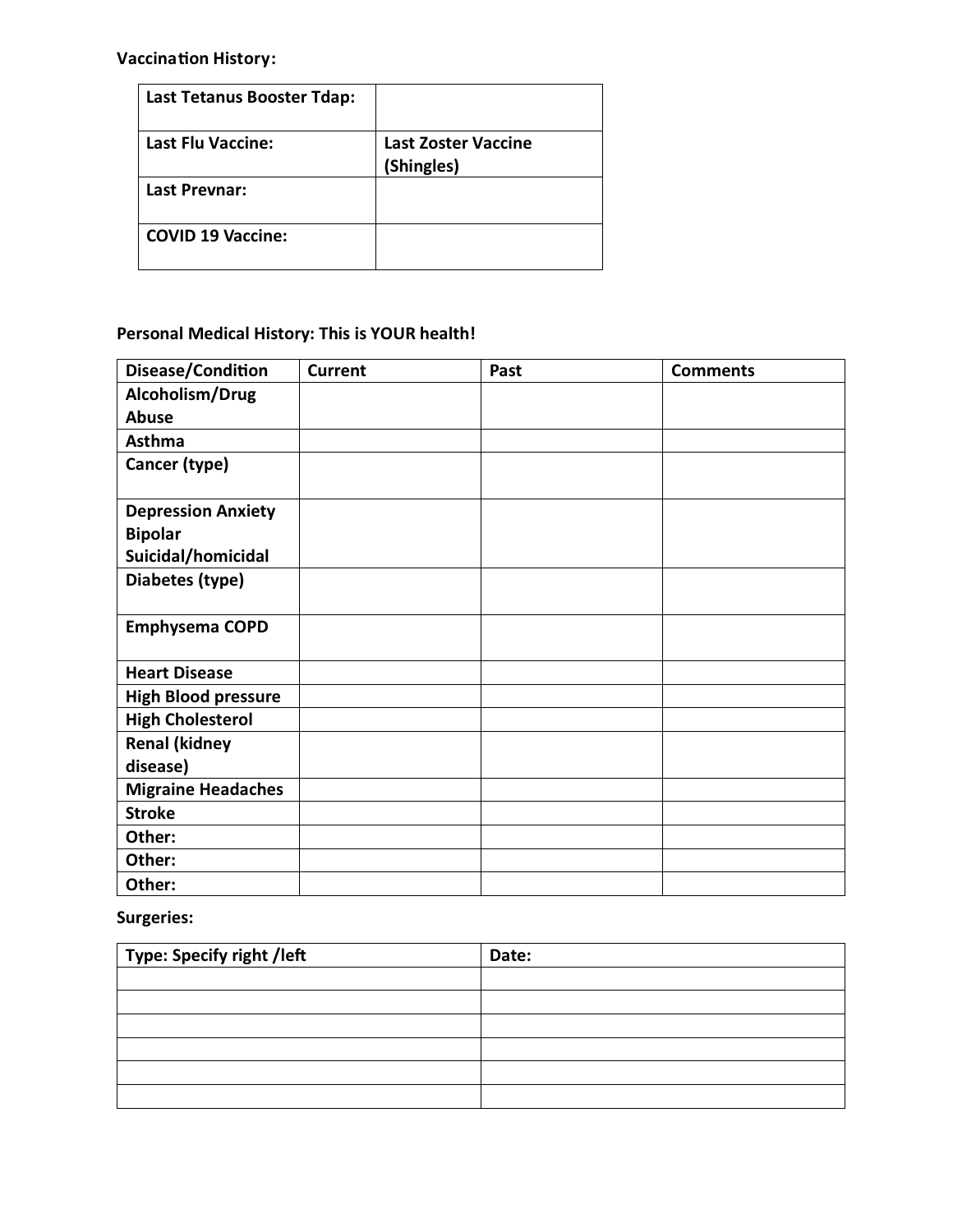#### **Womens Health History**

| Date of last Menstrual Cycle:       | <b>Age of First Menstruation:</b> |
|-------------------------------------|-----------------------------------|
|                                     | Age of first sexual encounter:    |
|                                     | Age of menopause:                 |
| <b>Total Number of Pregnancies:</b> | Live Births:                      |
| <b>Pregnancy complications:</b>     | <b>Pregnancy Complications:</b>   |

**Paent Name\_\_\_\_\_\_\_\_\_\_\_\_\_\_\_\_\_\_\_\_\_\_\_\_\_\_\_\_\_\_\_ Date:\_\_\_\_\_\_\_\_**

**Family Medical history**

**Please check all that apply in the appropriate boxes:**

| <b>Check</b><br>all that<br>apply | Alcohol/Drug<br>abuse | Asthma | Cancer<br>Type: | <b>COPD</b> | <b>Depression</b><br>Anxiety<br><b>Bipolar</b> | <b>Diabetes</b> | <b>Early</b><br><b>Death</b> |
|-----------------------------------|-----------------------|--------|-----------------|-------------|------------------------------------------------|-----------------|------------------------------|
| <b>Mother</b>                     |                       |        |                 |             |                                                |                 |                              |
| <b>Father</b>                     |                       |        |                 |             |                                                |                 |                              |
| <b>Brother</b>                    |                       |        |                 |             |                                                |                 |                              |
| <b>Sister</b>                     |                       |        |                 |             |                                                |                 |                              |

| <b>CHECK</b>   | <b>Heart</b>   | High        | <b>High BP</b> | Kidney  | <b>Stroke</b> | <b>Thyroid</b> | <b>Migraines</b> |
|----------------|----------------|-------------|----------------|---------|---------------|----------------|------------------|
|                | <b>Disease</b> | Cholesterol |                | disease |               |                |                  |
| <b>Father</b>  |                |             |                |         |               |                |                  |
| <b>Mother</b>  |                |             |                |         |               |                |                  |
| <b>Brother</b> |                |             |                |         |               |                |                  |
| <b>Sister</b>  |                |             |                |         |               |                |                  |

**Social History:**

| <b>Occupation: (or-prior)</b> | <b>Retired Unemployed LOA Disabled</b>       |
|-------------------------------|----------------------------------------------|
| Employer:                     | Years of education/highest degree:           |
| Do you work night shift?      | <b>Marital Status Single Partner Married</b> |
|                               | <b>Divorced Widowed Other</b>                |
| Do you have children?         | If Yes? How Many?                            |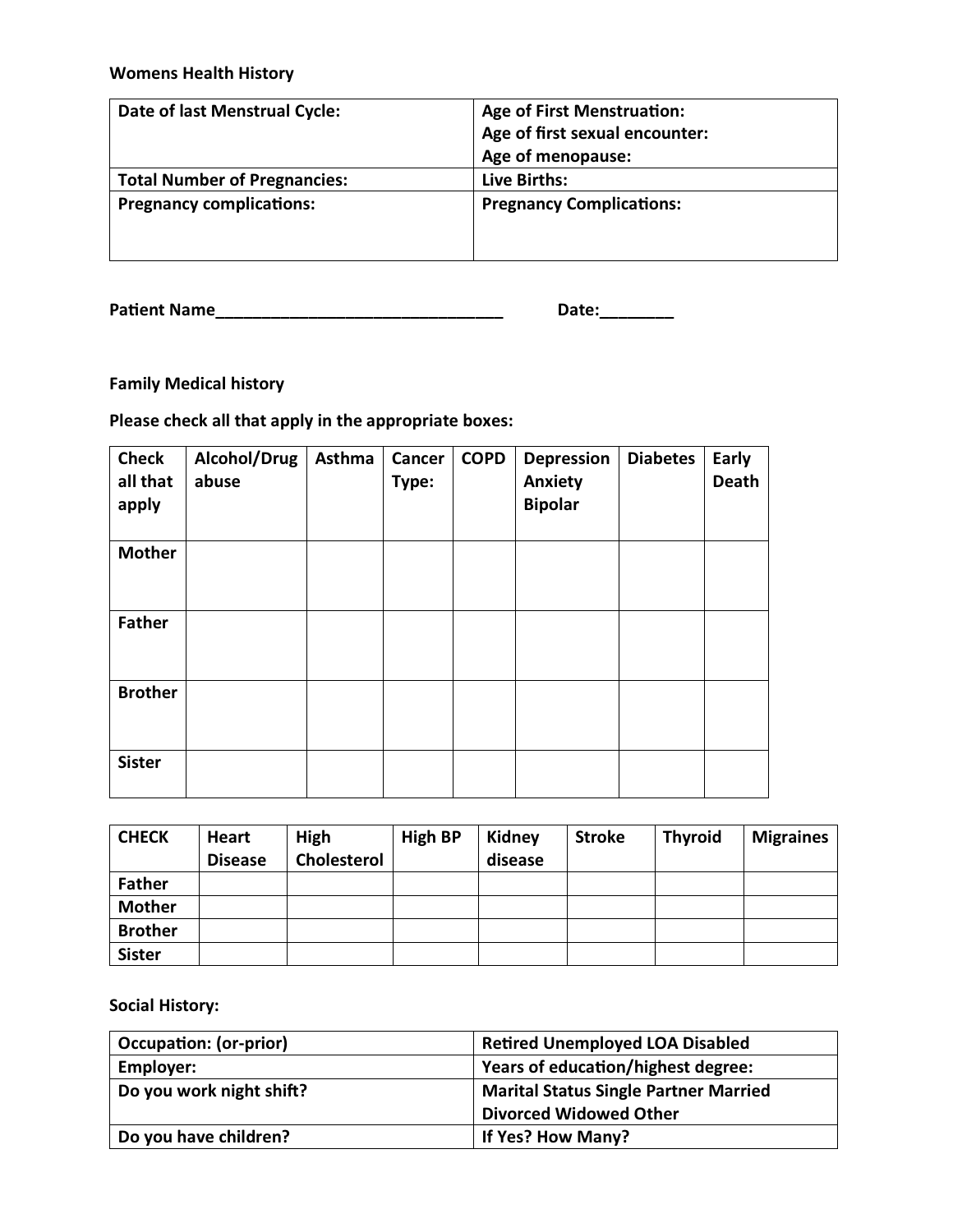**Other Health Issues:** 

| <b>Tobacco: Smoke? Y or N</b>               | Current: packs Per day ____ # of years    |
|---------------------------------------------|-------------------------------------------|
| <b>Smokeless Tobacco? Y or N?</b>           | Past: Quit Date: Packs Per day __ # of    |
| Vape? Y or No?                              | years_______                              |
| Chew? Y or No?                              |                                           |
| Alcohol Drug Use: do you drink? Y or N?     | Beer wine Liquor # of drinks per          |
|                                             | week /day                                 |
| Do you use marijuana or recreational drugs? | Have you ever taken someone else's drugs? |
| Have you ever used needles to inject drugs? |                                           |

#### **Sexual Activity:**

| Sexually involved currently Y or N                                            | Sexual partners is/are/have been: male or<br>female? |
|-------------------------------------------------------------------------------|------------------------------------------------------|
| <b>Birth control method None-Condom-</b><br>pill/ring/patch/inj/iud vasectomy | Exercise: do you exercise regularly?<br>Y or N       |
| What type of exercise?<br>Duration?<br>How often?                             | How many hours on average do you sleep a<br>night?   |

| How would you rate your diet? Good Poor | Would you like advice on your ediet?       |
|-----------------------------------------|--------------------------------------------|
| Fair                                    |                                            |
| Do you use a bike helmet?               | Do you use seat belts consistently?        |
| Working smoke detector in home?         | If you have guns at home are they locked   |
|                                         | up?                                        |
| Is violence at home a concern for you?  | Have you completed an advanced directive   |
|                                         | for health care a living will, or physical |
|                                         | orders for life sustaining therapy?        |

## **Other Provider/Specialist**

| <b>Specialist</b>  | <b>Name</b> | <b>Last Visit</b> |
|--------------------|-------------|-------------------|
| Cardiology         |             |                   |
| Gastroenterologist |             |                   |
| OB/GYN             |             |                   |
| <b>Neurology</b>   |             |                   |
| Pulmonary          |             |                   |
| Other:             |             |                   |
| Other:             |             |                   |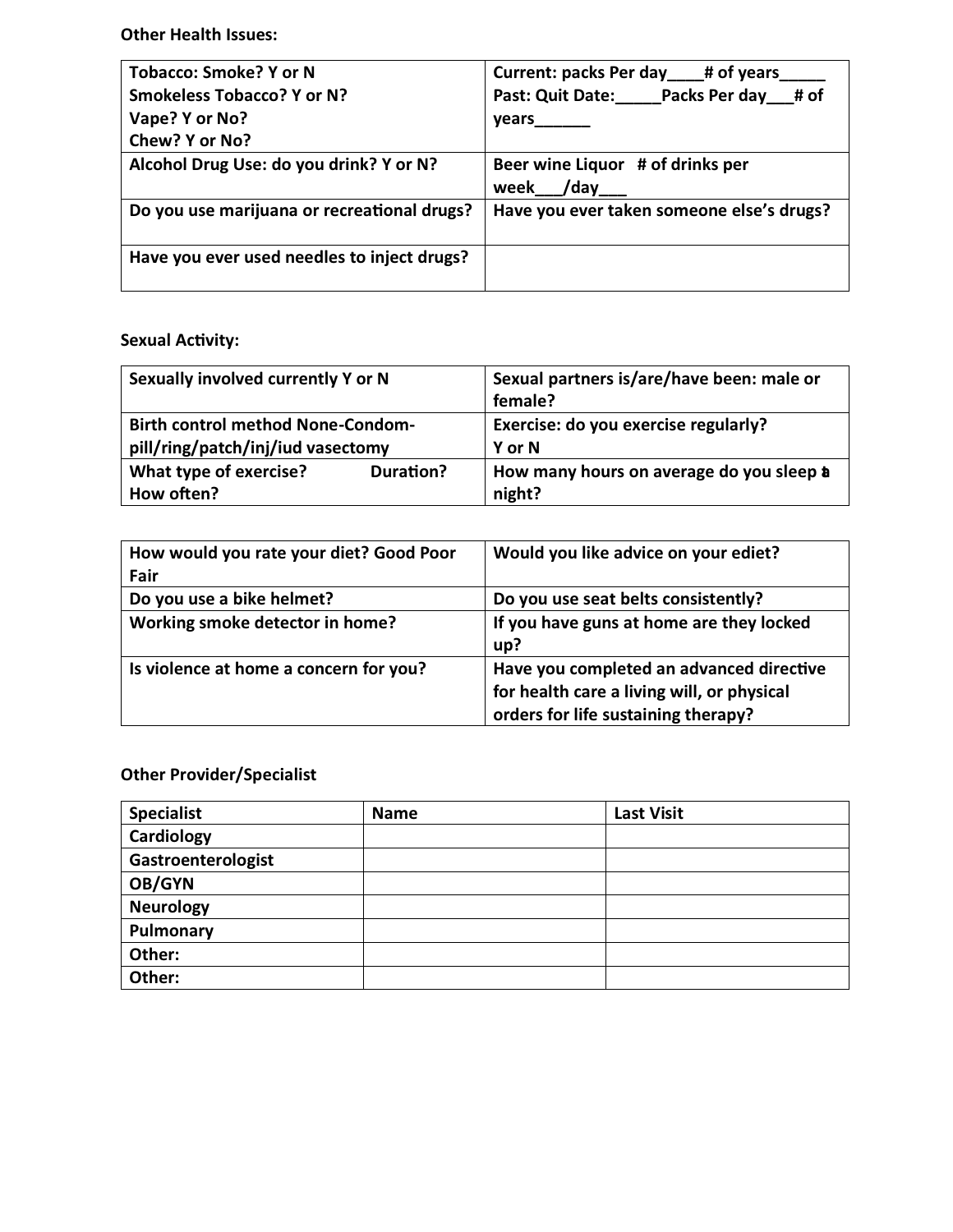**Additional Information:** 

**Have you traveled outside of the country in the last 30 days? Y or N if Y where?** 

**Are you planning to travel outside of the country in the next 30 days? Y or N- please let us**  know to keep you up to date on any travel information you may need to know!

**Have you served in the military? Y or N If yes? How long and what branch?** 

**Were you deployed? Y or N If Yes where?**

| Constitution                          | Cardiovascular                     | <b>SKIN</b>                                                       |
|---------------------------------------|------------------------------------|-------------------------------------------------------------------|
| <b>Activity Change</b>                | Chest pain                         | Color changes                                                     |
| <b>Activity Change</b>                | Leg Swelling                       | Pallor (paleness)                                                 |
| Chills                                | Palpitations                       | rash                                                              |
| <b>Diaphoresis</b>                    | Gastrointestinal                   | wound                                                             |
| Fatigue                               | Abdominal<br>distention            | Moles of concern                                                  |
| Fever                                 | Abdominal pain                     | ALLERGY/IMMUNO                                                    |
| Unexpected<br>weight change           | Anal bleeding                      | Environmental<br>allergies<br>Food allergies<br>Immunocompromised |
| <b>HEAD EAR</b><br><b>NOSE THROAT</b> | <b>Blood in stool</b>              | <b>NEUROLOGICAL</b>                                               |
| Congestion                            | constipation                       | <b>Dizzy</b>                                                      |
| <b>Dental Problem</b>                 | Diarrhea                           | <b>Facial Asymmetry</b>                                           |
| <b>Drooling</b>                       | Nausea                             | Headaches                                                         |
| Ear Discharge                         | Rectal pain                        | Light-Headedness                                                  |
| Ear Pain                              | Vomiting                           | <b>Numbness</b>                                                   |
| <b>Facial Swelling</b>                | <b>ENDOCRINE</b>                   | <b>Seizures</b>                                                   |
| <b>Hearing Loss</b>                   | Cold intolerance                   | Speech difficulty                                                 |
| <b>Mouth Sores</b>                    | Heat Intolerance                   | Syncope                                                           |
| <b>Nosebleeds</b>                     | Increased thirst                   | <b>Tremors</b>                                                    |
| Postnasal Drip                        | <b>Excessive hunger</b>            | weakness                                                          |
| Rhinorrhea<br>(runny nose)            | Excessive<br>urination at<br>night | <b>HEMATOLOGIC</b>                                                |